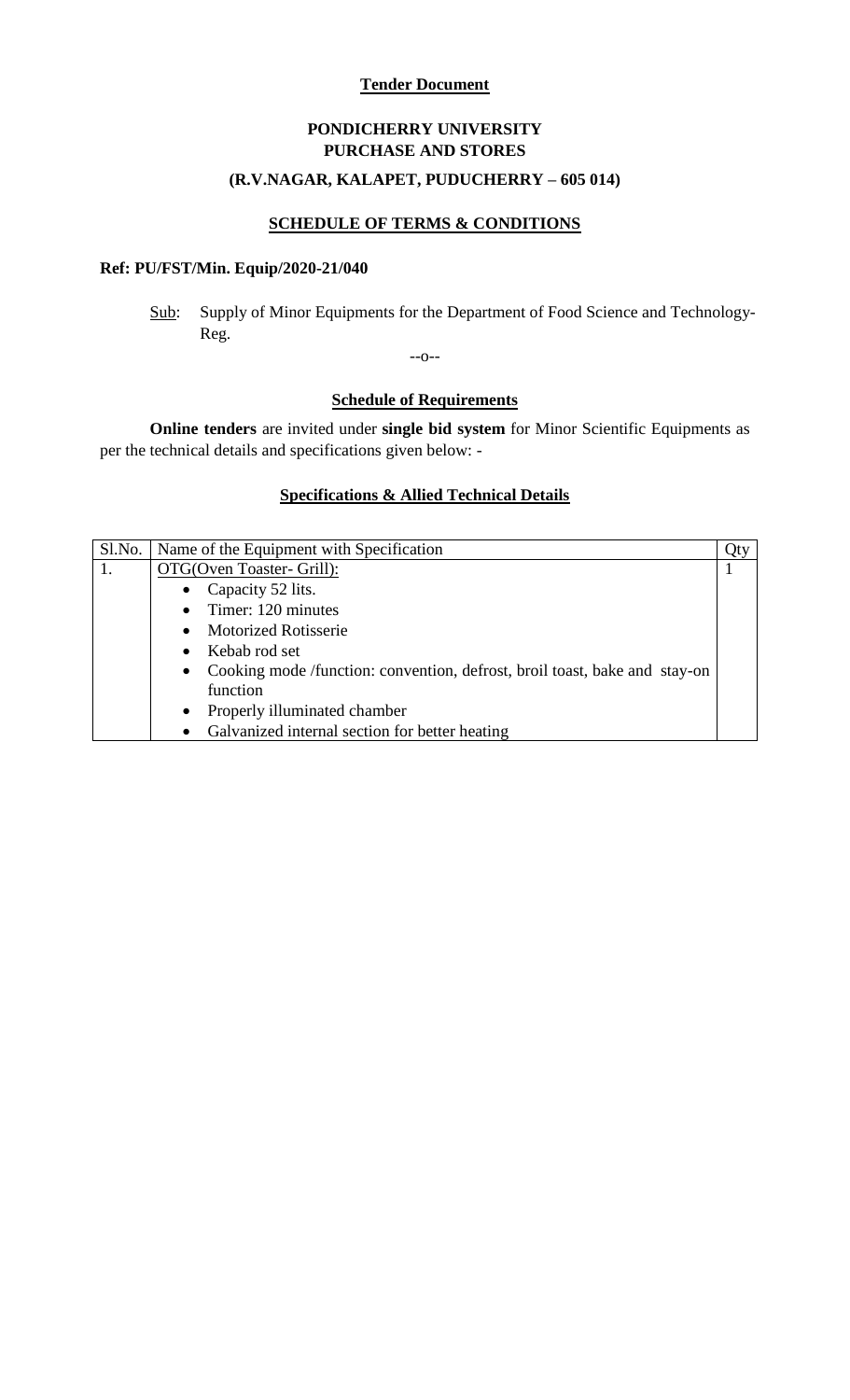## **TERMS AND CONDITIONS**

### **I. General Information: -**

- **1.** Last date and time of receipt of the Tenders: **06.10.2020, 3.00 PM**
- **2.** Date & Time of opening of Tender (Technical Bid): **06.10.2020, 3.30 PM**
- 3. Tender Document fee and EMD rates: -

| D.<br>No. | <b>Equipments</b>   | Tender<br>Document fee | E.M.D.     |
|-----------|---------------------|------------------------|------------|
|           | For minor equipment | $Rs.100/-$             | $Rs.400/-$ |

- 4. Sales Tax/Vat/Central Sales Tax shall invariably mention with authenticated proof along with tender is mandatory.
- 5. **Single bid systems** have to be strictly followed. However, the tender document fee and EMD as specified above should be remitted by each firm / bidder, collectively for all their bids advertised under this tender.
- 6. **Quoting merely the lowest price does not confer any right to any bidder for award of supply order**. The University's Purchase Committee, reserves the right to select the equipment any bid under the grounds of specification compliance, technologically advanced quality, proven performance track record, brand reputation, service backup support, additional warranty, offer of additional / special features, Compatibility with the existing System, Training, etc.
- 7. The Tender Document Fee and EMD should be submitted in a separate cover superscribing **Bank Demand Draft** and **which should be enclosed with the technical bid**.
- 8. The Photo Copies of the Bank Instruments on payment of EMD should be attached with each bidding covers.
- 9. The tender / quotation must be submitted along with the stipulated tender document fee and EMD in the sealed cover, super-scribing the name of the Department / Centre for whose equipments the tender is quoted for.
- 10. The cover should also contain the information like, Name of the Equipment and Serial Number of Equipments for which the bids are submitted. The name and address of the bidder should also be mentioned at the FROM address space.
- 11. The tenders should be addressed to the **DR. S. JOHN DON BOSCO PROFESSOR & HEAD, DEPARTMENT OF FOOD SCIENCE AND TECHNOLOGY, PONDICHERRY UNIVERSITY, PUDUCHERRY– 605 014**
- 12. The examples for super-scribing the envelopes of the different categories of tenders are given below:

For Minor Scientific Equipments: -

Tender submitted under single bid system for the Department of Food Science and Technology Name of the Equipment:

To

 **DR. S. JOHN DON BOSCO PROFESSOR & HEAD DEPARTMENT OF FOOD SCIENCEAND TECHNOLOGY PONDICHERRY UNIVERSITY R.V.NAGAR, KALAPET, PUDUCHERRY- 605 014**

From Supplier's Address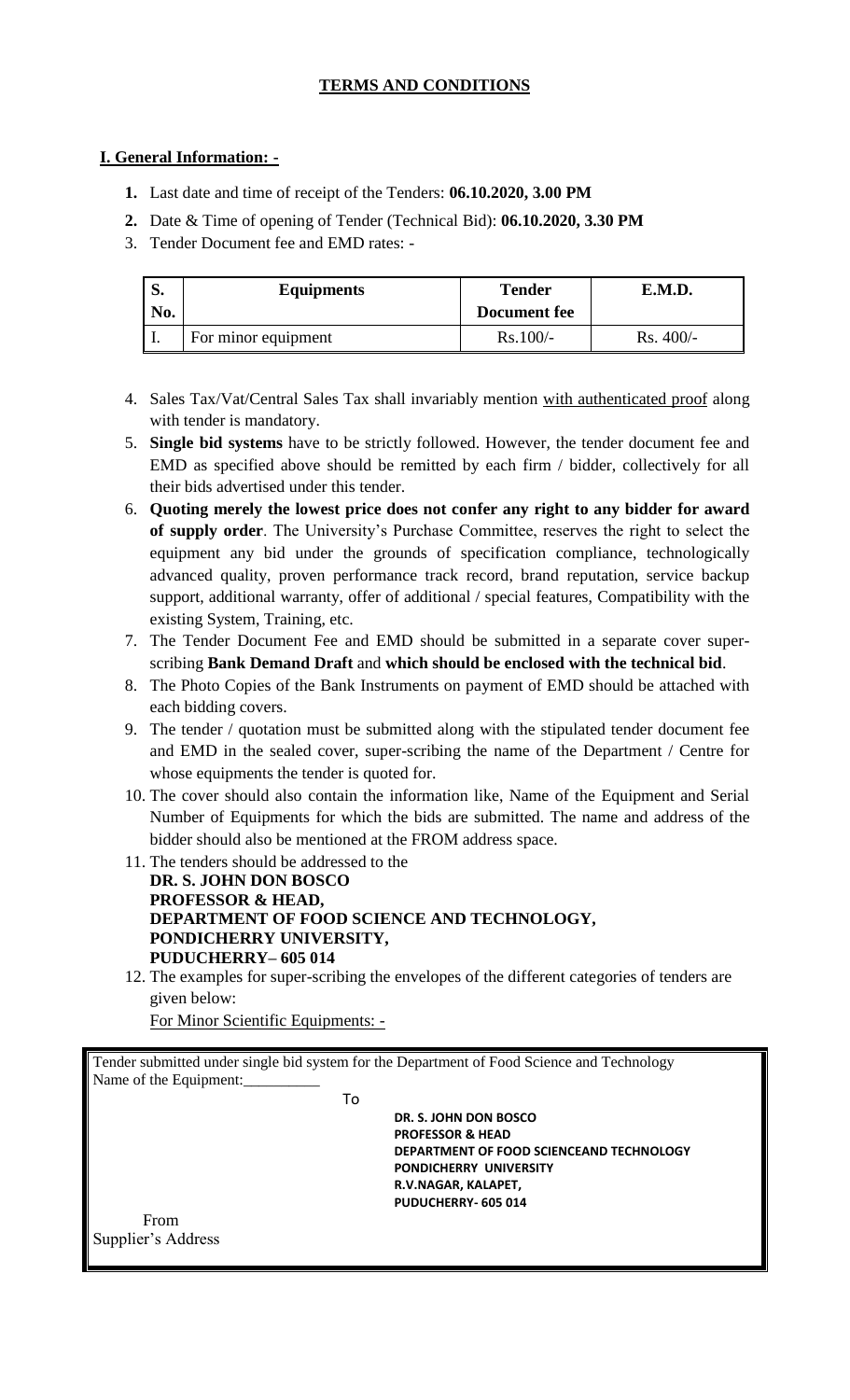## **III. Common Conditions**

1. Purchase of Tender Document:

The Tender document can be downloaded from University website www.pondiuni.edu.in. 2. Price Schedule

The bidder may either quote for the entire equipments or individual items required for the Department of Food Science and Technology. The rates should be quoted for a single unit and also for the total quantity required by the University. The price should include the Delivery, installation, training charges (if any), etc. at the respective Department, Pondicherry University.

The prices quoted shall remain firm until equipment is supplied to the Department of Food Science and Technology, Pondicherry University.

- 3. Quoting the Core price & Tax, Duties, Discount etc.
- The taxes / duties / discounts, if applicable, are to be explicitly and separately shown in the bid.
- 4. Eligibility:

The firm must have the requisite domain expertise with regard to supply, installation and post-sale service of the items they are quoting.

**The firm should have been in existence for at least six years** as on the date of this tender.

5. Duty Exemption

The University has been granted the benefit of exemption from the payment of the Central Excise Duty and Customs Duty by the Department of Scientific and Industrial Research (DSIR), India, vide their Notification No.10/97 dt. 01-03-1997 and 51/96 dt. 23.07.96 respectively, in respect of

- Scientific and technical instruments, apparatus, equipment including computers.
- Accessories and spare parts of goods specified in (a) above and consumables.
- Computer software, compact disks, CD ROM, Recording magnetic tapes, microfilms, micro- chips etc.
- Prototypes.

Customs duties at Indian port, if any, will be to the account of the University.

6. Warranty:

The material covered under the purchase order, when installed, shall be warranted for the quality, workmanship, **trouble free operation and performance for a period of at least 36 months from the date of putting the system into operation at the Pondicherry University, or at least 42 months from the date of receipt of the last lot of the consignment in India.**

If any item covered under warranty fails, the same shall be replaced free of cost including all the applicable charges including shipping cost both ways.

- 7. The information pertaining to infra-structural, power and any other requirement for satisfactory installation and commissioning of the whole system must be provided by the bidder, at least 120 days in advance of the installation to be commenced if purchase order is issued. All drawing for electrical connections, electrical safety items piping work etc. must be provided in detail.
- 8. Complete technical specifications and literature, including process flow, to be included with the quotation. Manufacturers of various major parts/equipment must be mentioned explicitly.
- 9. **A clear statement regarding availability of after-sales service and availability of spare-parts for next 5 to 10 years should be included**.
- 10. A recent customer list (within last five years) with contact details including email address is to be submitted with technical bids / bids as the case may be.
- 11. If the bidder is an authorized representative in India, they are requested to inform their technical ability to take care of the problems in the system, if developed later within the warranty and outside the warranty period. The responsibility of the Indian agent must be clearly specified.
- 12. The bidder from abroad shall obtain, if required, export permission from the appropriate authorities in his country or the country of origin for items to be shipped to India in case of items to be imported. The University shall provide necessary information if required for this purpose.
- 13. All equipment must operate at 230V/50 Hz single phase and / or equivalent three phase electrical power.
- 14. **The validity of the each quotation should be at least 1 Year from closing date of the bid.**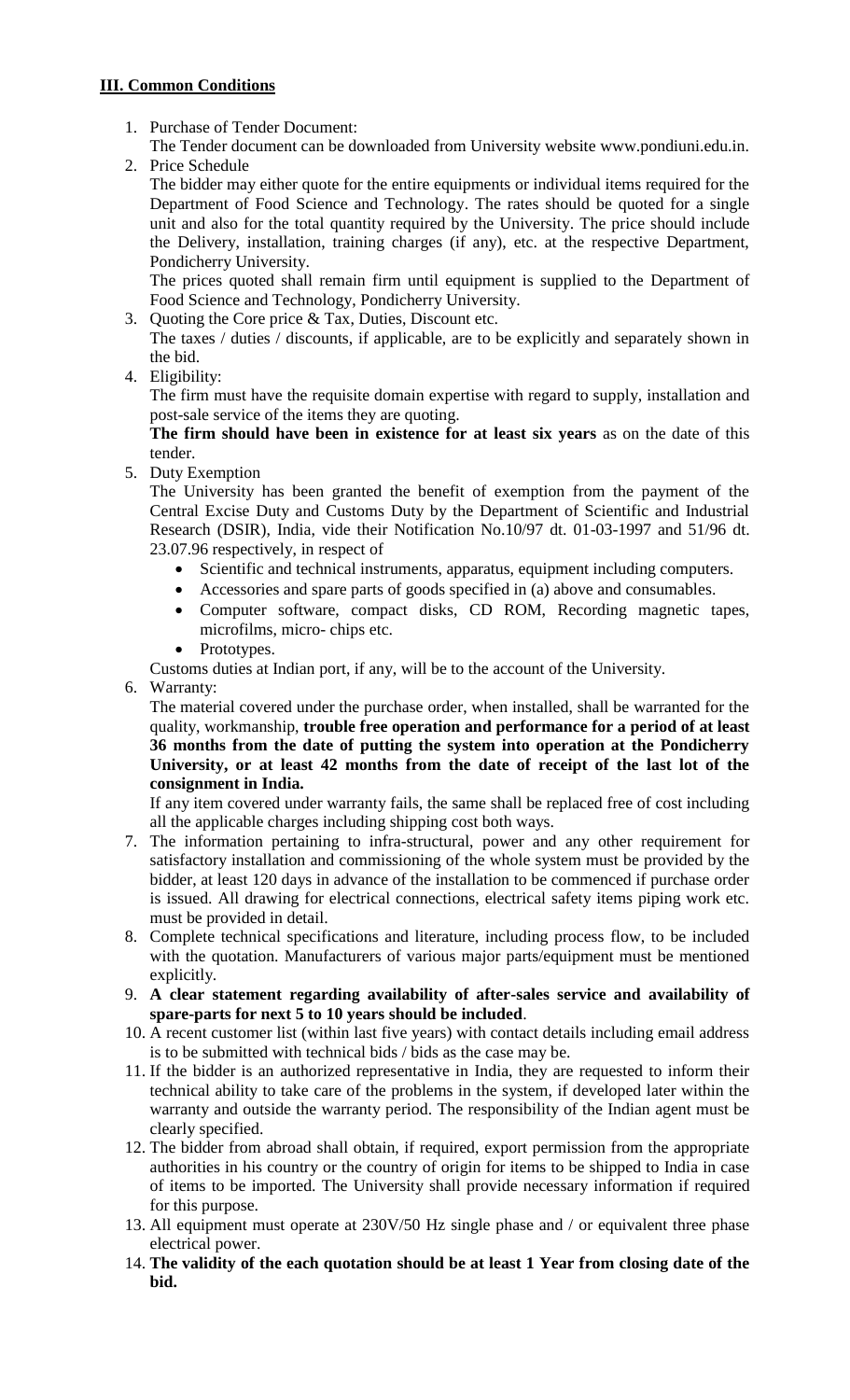- 15. No unsolicited correspondence shall be entertained after the submission of the offer.
- 16. If an order is placed with the firm, the purchase shall be governed by an agreement as per the University rules in force at the time.
- 17. Additional terms and conditions will be incorporated in the purchase order, if needed, to safe guard the interests of the University.
- 18. Tender is not transferable.
- 19. In case of any dispute in respect of the tender, all legal matters shall be instituted within the jurisdiction of the place where the purchaser ordinarily resides.

#### **20. Power to reject the offer:**

Pondicherry University reserves the right to accept / reject any offer in full or in part or accept any offer other than the lowest offer without assigning any reason thereof. Any offer containing incorrect and incomplete information shall be liable for rejection.

- 21. No Agency commission will be paid to any authorized agent in India.
- 22. Liquidated damages: Timely supply of the ordered items, installation, commissioning (wherever is applicable) and training etc. is the essence of the contract. In case of failure to supply within the time specified in the Purchase order, a penalty/LD of 0.5% of the total value per week or a part thereof shall be levied subject to a maximum of 7.5% in respect of items which are not supplied. The decision of Pondicherry University shall be final in this regard.
- 23. The training should be provided by the supplying companies on the specimen and operation of the equipments for a minimum period of two weeks from the date of installation with an expert team.
- 24. For any clarification with respect to technical specifications, please contact as per the details given below: -

| S.             | <b>Name of the Department</b>                                                       | <b>Name of the Heads</b>                   | <b>Contact Numbers</b>              |
|----------------|-------------------------------------------------------------------------------------|--------------------------------------------|-------------------------------------|
| N <sub>0</sub> |                                                                                     |                                            |                                     |
|                |                                                                                     |                                            |                                     |
|                | Department of Food Science $\text{DR}$ . S. JOHN DON 0413-2656743<br>and Technology | <b>BOSCO</b><br><b>PROFESSOR&amp; HEAD</b> | Email:<br>Bosco.fst@pondiuni.edu.in |

### **IV. Specific Conditions**

### 1. **Payment of Tender fees & EMD** :

The Tender must be accompanied by Tender fees and EMD as stated above, by means of a Demand Draft, drawn in favour of the **Finance Officer, Pondicherry University, payable at Puducherry** separately. *The EMD is refundable. The Small Scale units are exempted from payment of EMD provided they should enclose proof of their exemption Certificate issued by the competent authority.*

### **2. Payments terms:**

Normally a letter of Credit will be opened for 90% of CIP price, on receipt of order acknowledgement. However, 100% of the LC also be considered, if the supplier provide Bank Guarantee towards performance Security for the 10 % of the total cost of the equipment to cover the Warranty Period.

Bank charges in India shall be borne by the purchaser and outside India shall be borne by the contractor / supplier.

- *3.* **The total cost should be quoted for FOB as well as CIF – Pondicherry University.** However, the price quoted under FOB or should also include the following cost if they are required during the initial stage:
	- Local freight / insurance for Chennai airport to University laboratory.
	- Installation cost if any.
	- Cost of consumables which are required for the equipment for initial operation upto a reasonable time.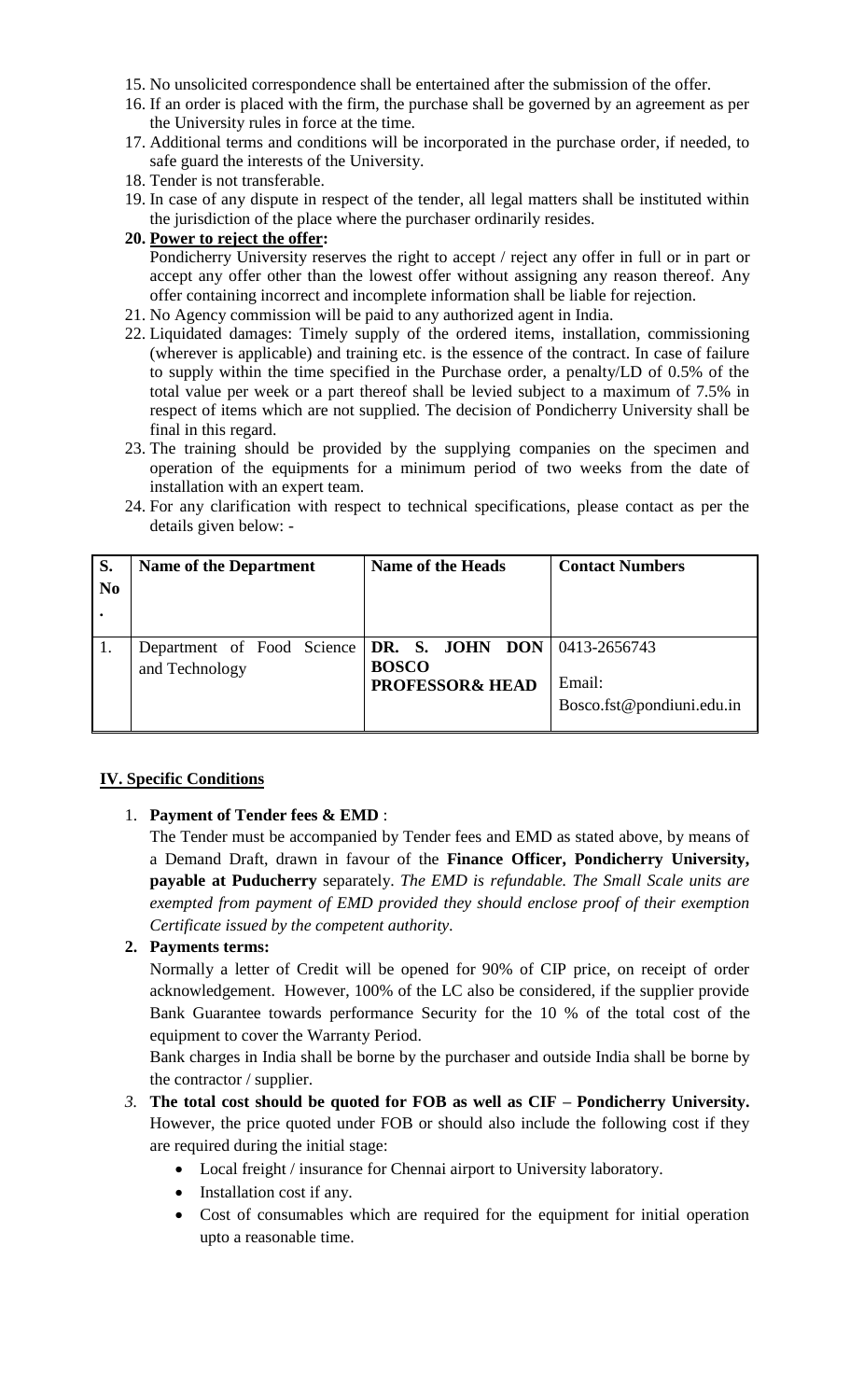- 4. In case of the Principal supplier of foreign country unable to meet the conditions stated at Sl. No3, the local agent / dealer should fulfill the above said conditions in respect of Local Insurance, Freight, safety transport and installation, etc.
- 5. The bidder from within India shall obtain the requisite approval for Imports etc., if required.

Date: 16.09.2020 **HEAD**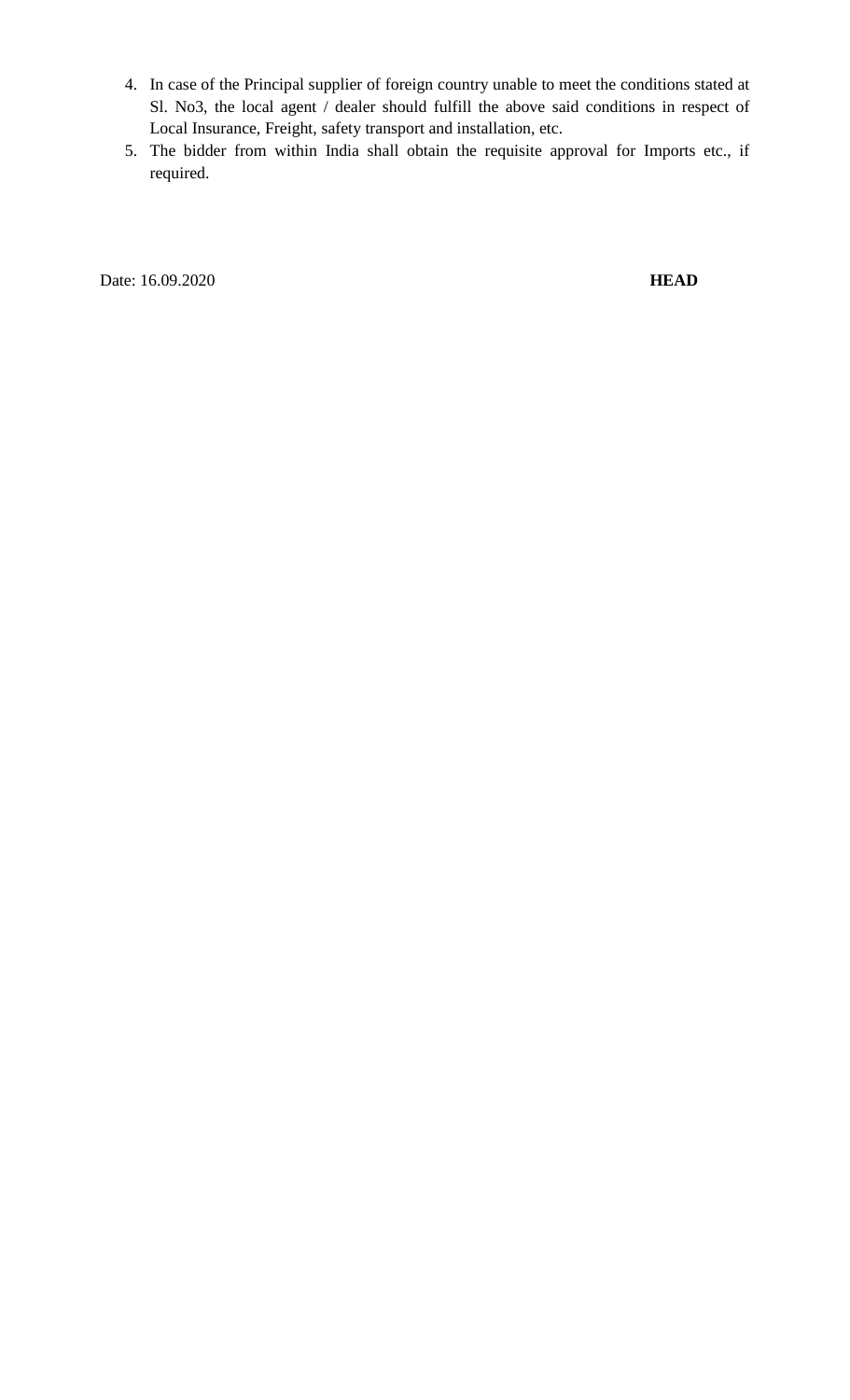#### **BIDDER'S WARRANTY**

The Registrar, Pondicherry University, Puducherry invited Bid Document of Supply of Sophisticated Instruments at Department of Food Science and Technology, Pondicherry University and M/s.

Therein after referred to as "The Bidder" having carefully studied all the bid documents, Specifications, etc. accompanying the tender for supply of the

(Name of the instruments) and desirous to submit the bids as per the Tender Document advertised vide/Notification-Tender No. PU/FST/Maj. Equip/2020-21/040-; dated 16/09/2020.

#### DO HEREBY WARRANTY THAT

- 1. The bidder is familiar with all the requirements of the bid documents.
- 2. The bidder has investigated the site and satisfied, he regarding the character and scope of the work and local conditions that any affect the supply of its performance.
- 3. The bidder is satisfied that the supply can be performed and completed as required in the contract.
- 4. The bidder accepts all risk directly or indirectly connected with the performance of the contract.
- 5. The bidder has had no collusion with other contractors, with any of the men of Pondicherry University, Puducherry but only by the bid documents.
- 6. The bidder has not been influenced by any statement or promise of the Officials of Pondicherry University, Puducherry but only by the bid documents.
- 7. The bidder is financially solvent.
- 8. The bidder is experienced and competent to perform the contract to the satisfaction of **DR. S. JOHN DON BOSCO, PROFESSOR & HEAD, DEPARTMENT OF FOOD SCIENCE AND TECHNOLOGY, PONDICHERRY UNIVERSITY, PUDUCEHRRY 605014.**
- 9. The statements submitted with the bid are true.
- 10. The contractor is familiar with all general and special laws, acts, ordinances, rules and regulations of the Municipal, District, state and central Government that may affect the work, its performance or personnel employed therein.
- 11. All the terms &conditions of the Supply Order will bind the bidder once his quote is accepted and supply order issued.

#### **Signature of the Bidder**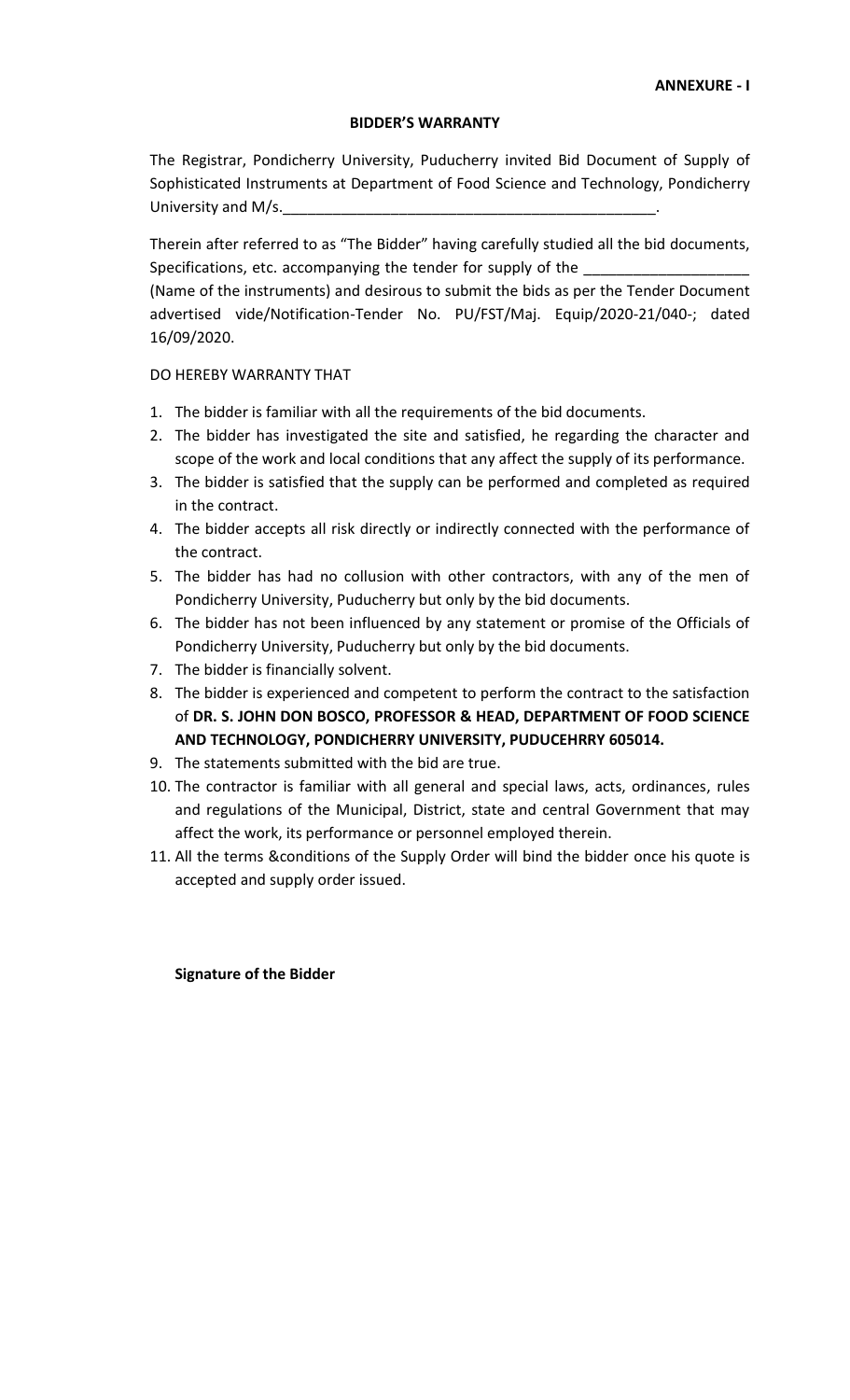#### **ANNEXURE - II**

#### **BANK GUARANTEE**

Pondicherry University Bharat Ratana Dr. B R Ambedkar Administrative Building R. Venkataraman Nagar Puducherry- 605 014 This guarantee made this\_\_\_\_\_\_\_\_\_\_\_\_\_\_\_day of\_\_\_\_\_\_\_\_\_\_\_\_\_\_\_\_\_\_201\_ by \_\_\_\_\_\_\_\_\_ Bank having its Registered Office at \_\_\_\_\_\_\_\_\_\_\_\_\_\_\_\_\_\_\_\_\_\_\_ and one of its branches at\_\_\_\_\_\_\_\_\_\_\_\_\_\_\_\_\_\_\_\_\_\_\_\_\_\_\_\_\_\_\_\_\_\_\_\_\_\_\_\_ (hereinafter referred to as "the Guarantor" which expression shall, unless it be repugnant to the subject, meaning or context thereof, be deemed to mean and include its successors and assigns) in favour of the Pondicherry University, Puducherry 605 014 represented by its Registrar, having his office at R. Venkataraman Nagar, Kalapet hereinafter referred to as the "University" which expression shall include his successors in office for an amount not exceeding Rs. [Rupees] example at the request of M/s.\_\_\_\_\_\_\_\_\_\_\_\_\_\_\_\_\_\_\_\_\_\_\_\_\_\_\_\_\_\_\_\_\_\_\_\_\_\_\_\_\_ (more fully described hereunder) 2. Whereas the University has placed Work Order No: PU/ dated\_\_\_\_\_\_\_\_\_\_\_ for\_\_\_\_\_\_\_\_\_\_\_\_\_\_\_\_\_\_\_\_\_\_\_\_\_\_\_\_\_\_\_\_\_\_\_\_\_\_\_\_\_\_\_\_\_\_\_\_\_\_\_\_\_ \_\_\_\_\_\_\_\_\_\_\_\_\_\_\_\_\_\_\_\_\_\_\_\_\_\_\_\_\_\_\_\_\_\_\_\_\_\_\_\_\_\_\_\_\_\_\_\_\_\_\_\_\_\_\_\_\_\_\_\_\_\_\_\_\_\_\_\_\_\_\_\_ with M/s. \_\_\_\_\_\_\_\_\_\_\_\_\_\_\_\_\_\_\_\_\_\_\_\_\_\_\_\_\_\_\_\_\_\_\_\_\_\_\_\_\_\_\_\_\_\_\_\_\_\_\_\_\_\_\_\_\_\_ and hereinafter

referred to as the "Contractor" which expression shall include their successors and assigns.

3. And whereas the Contractor has accepted and agreed to execute the work as per the work order as per undertaking / agreement dated \_\_\_\_\_\_\_\_\_\_\_\_\_ within the time stipulated and in the manner specified therein.

4. And whereas the University has called upon the Contractor to furnish Bank Guarantee for the sum of Rs. The sum of Rs.  $(Rupees$ fulfillment of the said work as specified in the work order and as agreed to by the Contractor.

5. And whereas the Contractor has requested the Guarantor herein to furnish an irrevocable and unconditional Bank Guarantee in favour of the University for an amount of Rs.\_\_\_\_\_\_\_\_\_ as guarantee towards execution of the work as agreed to by the contractor to the University.

6. Now, therefore, we \_\_\_\_\_\_\_\_\_\_\_\_\_\_\_\_\_ Bank, the Guarantor herein, do hereby irrevocably and unconditionally Guarantee the payment to the University the sum not exceeding Rs.\_\_\_\_\_\_\_\_ (Rupees\_\_\_\_\_\_\_\_\_\_\_\_\_\_\_\_\_\_\_\_\_\_\_\_\_\_\_\_\_\_\_\_\_\_\_\_\_\_\_\_\_ only) in the event of any breach, failure, neglect or inability on the part of the Contractor in the execution of the said work, on demand without reference of the matter to the Contractor and without any prior consent of the Contractor, at all times throughout the period of execution of the work, without demur, cavil or argument or delay.

7. The Guarantor agrees and undertakes that the decision of the University as to whether the contractor has committed any breach of the obligation with respect to the wok to be executed, and the quantum of amount therefore payable by the Contactor to the University in that regard, shall be final, binding and conclusive as against the Guarantor and the Guarantor shall make payment accordingly, on demand by the University.

8. The Guarantor further agrees and undertakes to pay to the University the amount demanded by the University irrespective of and not withstanding any dispute raised by the